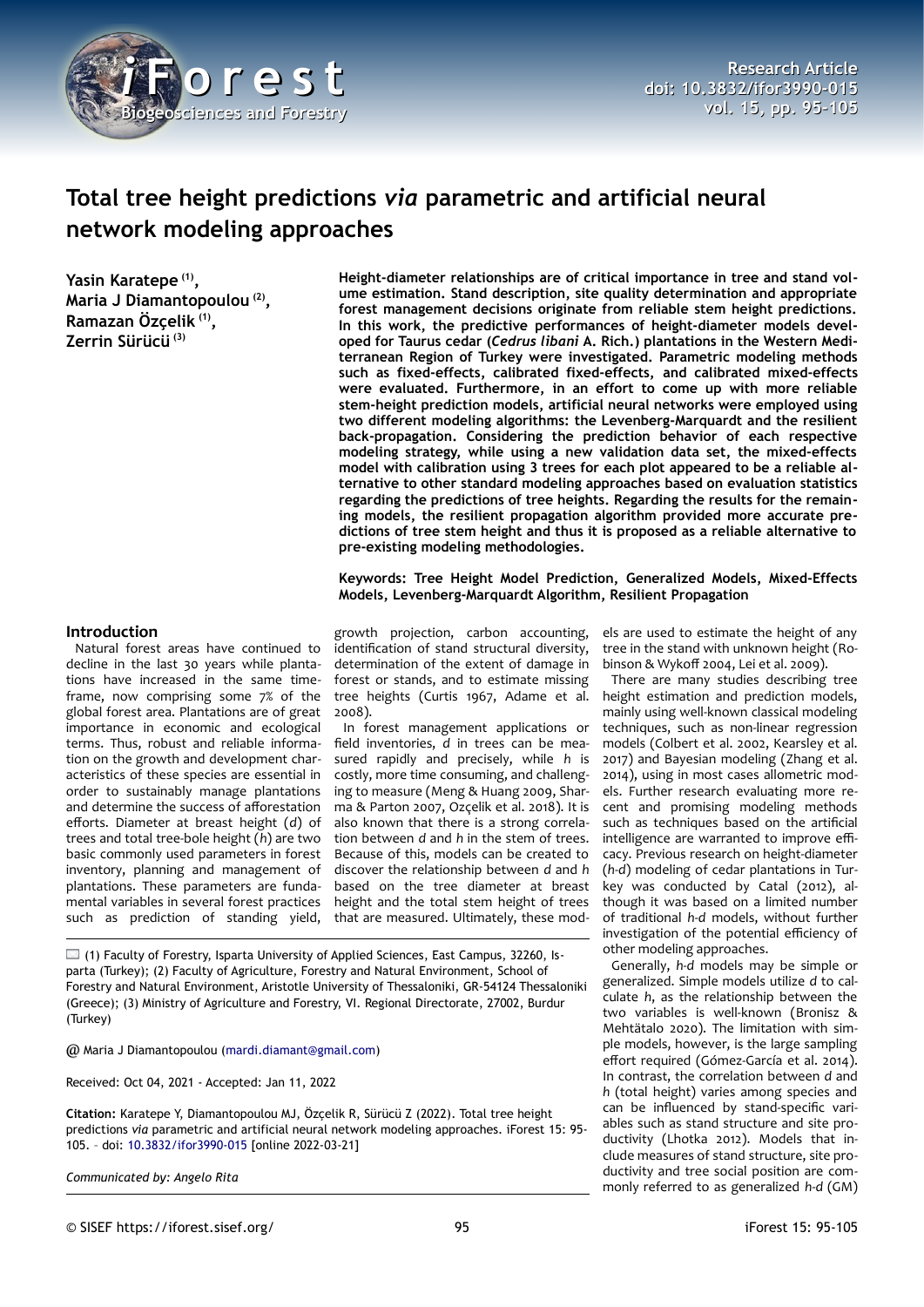models. Mehtätalo et al. (2015) used fixedeffects (FE) and generalized mixed-effects (ME) modeling techniques to show differences between marginal and plot-specific *h*-*d* relationships, in a range of different geographical/ecological regions and tree species. The use of additional stand-level variables was previously shown to improve tree height estimates (Vargas-Larreta et al. 2009, Lhotka 2012). For example, Newton & Amponsah (2007) used dominant height  $(H<sub>0</sub>)$  within a stand to estimate stand-level competition.

Since the estimation and prediction of tree heights are crucial in tree growth and tree volume prediction, alternative and accepted modeling techniques exist such as the generalized, FE and ME models, and artificial neural network modeling techniques, that may be useful in modeling the relationship between *h-d* and reducing the measurement efforts on the ground. The most basic (Huang et al. 1992, Peng et al. 2001, Soares & Tomé 2002) and generalized *h-d* models (Gómez-García et al. 2015, Adame et al. 2008, Vargas-Larreta et al. 2009, Crecente-Campo et al. 2010, Lhotka 2012, Zang et al. 2016, Ozçelik et al. 2018) are available for many tree species. Most research has focused on mixed-models to understand *h-d* relationships (Calama & Montero 2004, Sharma & Parton 2007, Lhotka 2012, Ozçelik et al. 2013, 2018, Gómez-García et al. 2014, 2015, Mehtätalo et al. 2015, Adamec & Drápela 2016, Bronisz & Mehtätalo 2020). In Turkey, *h*-*d* equations were developed for some tree species at regional scale (Diamantopoulou & Ozçelik 2012, Ozçelik et al. 2014, Catal & Carus 2018).

Taurus cedar (*Cedrus libani* A. Rich.) natural range includes the Taurus Mountains of Turkey, where it is an ecologically and economically important component of the forest ecosystems (Boydak 2003). The most recent inventory data show that cedar covers an area of approximately 463,521 ha in Turkey, with a total growing stock of 27.4 million m<sup>3</sup> (GDF 2015). It is not only an important resource of raw material for the forest product industry, but it also fulfils critical ecological tasks including the reduction of soil erosion and the conservation of water resources, the mitigation of the adverse impacts of climate change, and is essential in the maintenance of biological diversity in Turkey. It has moderate soil requirements and is tolerant to extremes of temperature and drought in summer and to cold temperatures in winter (Saatçioglu 1979); therefore, *C. libani* has great potential for afforestation, especially in areas with semi-arid climates. Given that 35% of Turkey's territory has semi-arid climate, cedar is a critical tree species for use in afforestation. As of 2000, an area of approximately 110,000 ha was re-afforested with cedar (Konukçu 2001). However, there is still relatively little information concerning the growth of Taurus cedar plantation compared with the quantity of information available for natural cedar stands. *H-d* relationship is one of the most important components of growth and yield models for sustainable management of Taurus cedar plantations. Moreover, to our best knowledge, *h-d* generalized mixed-effects model has not been developed for Taurus cedar plantations.

Until now, the use of artificial neural networks (ANNs) in forest modeling has led to the conclusion that they can be considered as significant alternative techniques for many characteristics of trees growth compared to classical modeling methods, both in classification tasks (Schmoldt et al. 1997, Liu et al. 2003, Cosenza et al. 2017), and for estimation and prediction problems (Leite et al. 2011, Soares et al. 2013, Reis et al. 2016, Ozçelik et al. 2017, Ercanli et al. 2018, Monteiro Da Silva et al. 2018, Vacchiano et al. 2018, Wu et al. 2019, Sun et al. 2021). Specifically, artificial intelligence was successfully implemented to the development of total tree height models as well (Li & Jiang 2010, Diamantopoulou & Ozçelik 2012, Ozçelik et al. 2013, Vieira et al. 2018, Thanh et al. 2019, Ercanli 2020). The majority of the ANN modeling studies employed multi-

<span id="page-1-0"></span>**Tab. 1** - Summary statistics for the fitting and the validation data sets. (*d*): diameter at breast height (1.3 m above the ground); (*h*): total tree height; (*H*0): dominant height; (*D*0): dominant diameter; (*G*): basal area per hectare; (*d*m): mean diameter; (*h*m): mean height; (D<sub>g</sub>): quadratic mean diameter; (SD): standard deviation.

| Variable                               | Fitting data (70%)<br>(630 trees in 21 plots) |       |       |       | Validation data (30%)<br>(270 trees in 9 plots) |       |       |           |
|----------------------------------------|-----------------------------------------------|-------|-------|-------|-------------------------------------------------|-------|-------|-----------|
|                                        | Mean                                          | Min   | Max   | SD    | Mean                                            | Min   | Max   | <b>SD</b> |
| $d$ (cm)                               | 10.31                                         | 3.20  | 20.00 | 3.12  | 11.37                                           | 5.40  | 20.00 | 3.50      |
| h(m)                                   | 6.12                                          | 3.00  | 11.75 | 1.42  | 6.66                                            | 3.20  | 11.00 | 1.81      |
| Age (years)                            | 26.00                                         | 17.00 | 35.00 | 6.30  | 31.00                                           | 23.00 | 35.00 | 4.70      |
| $D_0$ (cm)                             | 13.96                                         | 9.72  | 18.30 | 2.38  | 14.86                                           | 7.82  | 19.24 | 3.49      |
| $H_0(m)$                               | 7.51                                          | 5.44  | 10.02 | 1.21  | 8.30                                            | 5.66  | 10.65 | 1.67      |
| $G$ (m <sup>2</sup> ha <sup>-1</sup> ) | 30.30                                         | 12.75 | 50.70 | 10.86 | 36.96                                           | 12.01 | 58.25 | 15.02     |
| $d_{m}$ (cm)                           | 10.29                                         | 6.68  | 13.53 | 2.02  | 11.35                                           | 6.74  | 14.64 | 2.51      |
| $h_{m}(m)$                             | 6.10                                          | 4.31  | 7.93  | 1.03  | 6.66                                            | 4.50  | 8.65  | 1.37      |
| D <sub>s</sub> (cm)                    | 10.57                                         | 6.98  | 13.92 | 2.08  | 11.60                                           | 6.77  | 14.92 | 2.59      |

and diameters  $(D_0)$  of each sample plot. The adjusted fixed-and mixed-effects models, after being localized using calibration data from one to three sample cedar trees were compared against the prediction abilities of the novel ANN models. For this purpose, two different learning algorithms, that have shown significant ability to cope the known disadvantages and limitations of the most used standard backpropagation learning algorithm (Wu & Ji 2015), *i.e.*, the resilient propagation (RPANN) and the Levenberg-Marquardt (LMANN), were applied as innovative modeling strategies in forest model building, with the aim of optimizing the learning process and better exploting the information in real data measurements originating from the forests.

The objective of this work was to compare the effectiveness of different modeling approaches in providing accurate predictions of total stem height of *C. libani* plantations of Turkey. After developing the ANN models, validation was carried out using simple measurements from the forest environment, such as *d*. Variability between sampling plots was included in the models by recording dominant heights (H<sub>0</sub>)

layer perceptron architecture combined by the standard backpropagation algorithm. The incentive for developing an artificial neural network modeling approach in the present work was that ANNs can discover and thus automatically model the relationships underlying input and output variables, a property reflected in the connection weights of the network. Instead, traditional approaches, such as the widely accepted generalized, fixed and mixed-effects modeling methods, require certain assumptions about the form of a fitting function which must be specified in advance, introducing limitations that mainly impact model applicability to different scenarios. In contrast, an ANN model is trained to find this relationship, thus fitting complex nonlinear models. In addition, given that ANNs provide resilience to outliers, the techniques generally perform well where there are missing or inaccurate data; this problem is typically found in forest-data measurements which require substantial effort in-the-field, increasing proneness to errors. Furthermore, this generalization ability enables ANN models to generate reliable predictions with new data sets. ANN modeling techniques, therefore, can overcome problems in basic data gathered in the forest, including nonlinear relationships, multicollinearity, heteroscedasticity, outliers and noise. Although ANNs may suffer from over-fitting of data, this problem can be avoided by selecting a suitable training architecture followed by testing and valida-

## **Materials and methods**

## *Site description*

tion.

Data used for development of models were gathered in cedar plantations. Sam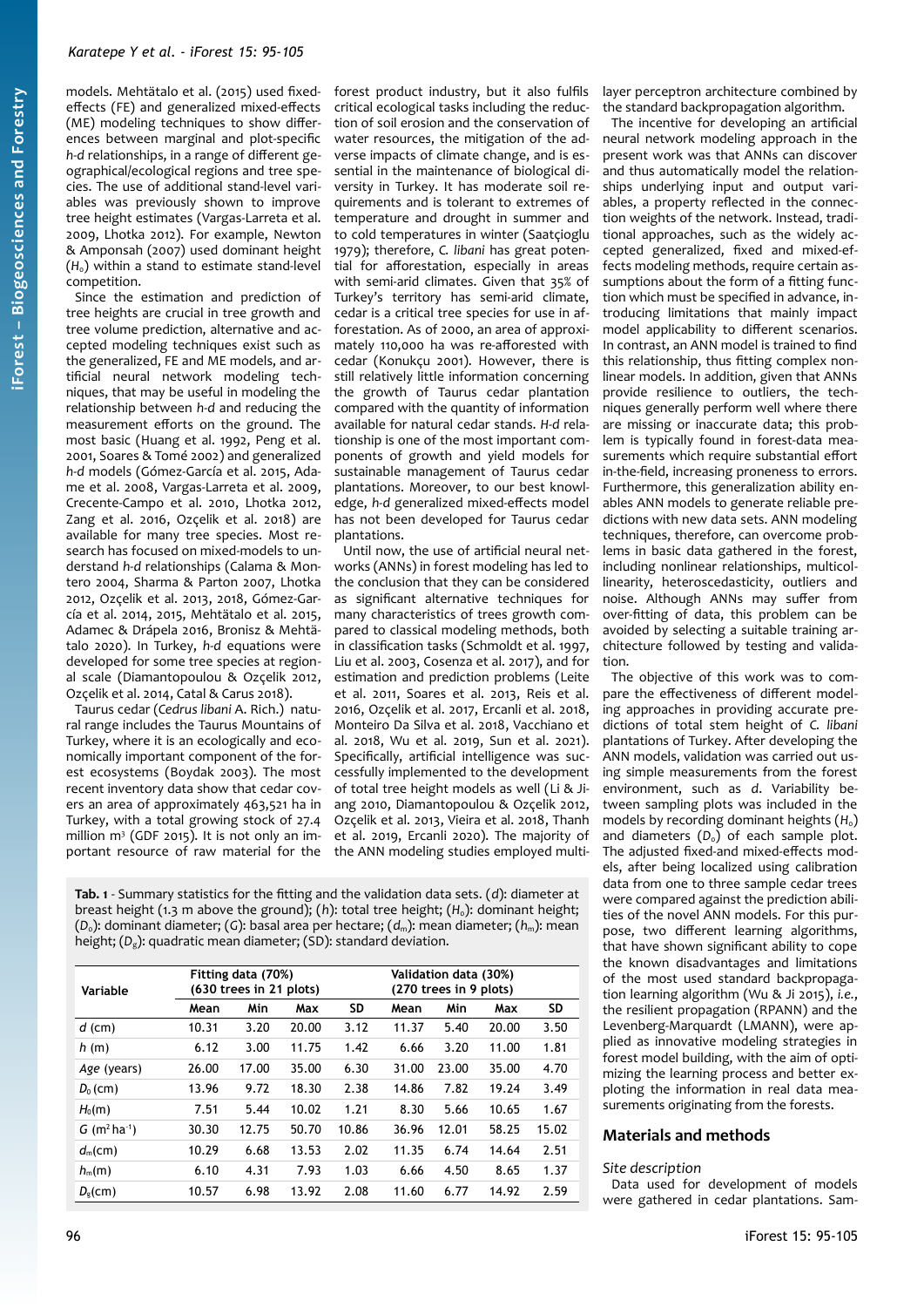ple plots were in the Isparta Regional Directorate of Forestry, which includes the Isparta and Burdur provinces (south-western Turkey), at an elevation between 1000 to 1600 m a.s.l. Climate in this region is characterized as transitional from the Mediterranean to continental climate. Annual precipitation varies between 426 to 814 mm, while annual mean temperature ranges from 11.9 to 13.2 °C (MGM 2013). The bedrock of the study site is composed of sedimentary rock including limestone, sandstone, and claystone.

#### *Data collection*

To determine diameter-height associations, data were collected from 30 sampling plots randomly distributed among Taurus cedar plantations in Isparta and Burdur Forest Regions. Sample plots were selected to represent a range of age classes, site conditions, and densities for the species in the Mediterranean Region of Turkey. Plot size varied between 270 to 540 m<sup>2</sup>, depending on density, with a minimum of 30 trees per plot. The age of the sampling plots varied from 17 to 35. Two perpendicular over-bark diameters (*di*) were measured with a precision of 0.1 cm and averaged to find actual diameter (*d*, cm) for each tree. A Blume-Leiss hypsometer was used to obtain total heights with precision of 0.5 m. Depending on plot size, dominant heights  $(H_0)$  and diameters  $(D_0)$  were obtained as the average heights and diameters of the 100 trees with the thickest diameter at breast height (*d*) per hectare.

The available Cedar data set was randomly split into two groups; some 21 sample plots (70% of all plots) were randomly selected for the model fitting while the remaining 9 sample plots (30% of all plots) were used for evaluating the models' performance on this new data set ([Tab. 1](#page-1-0)). The basic descriptive statistics for the dataset used has been given in [Tab. 1](#page-1-0) and illustrated in [Fig. 1.](#page-2-0)

#### *Generalized height-diameter models (GM)*

Twenty-one generalized height-diameter models selected from earlier studies were evaluated using non-linear least squares (NLS – Crecente-Campo et al. 2010, Corral-Rivas et al. 2014). These models included different stand-level variables such as H<sub>0</sub>, D<sub>0</sub>, and quadratic mean diameter, to represent the variation between forest stands.

## *Fixed-effects model (FE)*

A large number of nonlinear model forms with two and three parameters were evaluated for cedar plantations, including those noticed by Huang et al. (1992) and Lei et al. (2009) as Curtis, Weibull, Exponential, Chapman-Richards, Gompertz, Schnute, and Korf-Lundgvist. The NLS were fitted to the datasets to determine the most appropriate model for cedar plantations. To evaluate the prediction accuracy of the models, statistical and graphical evaluations



were used. Of the models assessed, predictive capability of the Chapman-Richards appeared best to model height-diameter relationships in cedar plantations (eqn. 1):

$$
h_{ij} = 1.3 + \beta_1 (1 - \exp(-\beta_2 d_{ij}))^{\beta_3} + \varepsilon_{ij}
$$
 (1)

where  $h_{ii}$  is the total tree height (m) of the *j*-th tree in the *i*-th plot,  $d_{ii}$  is the diameter (cm), and  $\beta_1$ -  $\beta_3$  are model parameters.

To calibrate the FE model, a correction factor *k* \* (eqn. 2) suggested by Temesgen et al. (2008) was used. Temesgen et al. (2008) indicated that when the heights of a subsample of *n*im trees from the *i*-th stand is known, the predicted heights of the remaining trees from the same stand can be calibrated (eqn. 2):

$$
k^* = \frac{\sum_{j=1}^{n_{\text{im}}} \left[ \left( \hat{h}_{hi} - 1.30 \right) \left( h_{ij} - 1.30 \right) \right]}{\sum_{j=1}^{n_{\text{im}}} \left( \hat{h}_{ij} - 1.30 \right)} \tag{2}
$$

where  $\hat{h}_{hi}$  is the predicted height from the FE model (eqn. 1), and  $h_{ij}$  is the observed value.

The predicted values of height (*h̃*) for the remaining trees in the same stand can be calculated as follows (eqn. 3):

$$
\widetilde{h}_{ij} = 1.3 + k^* \beta_1 [1 - \exp(-\beta_2 d_{ij})]^{\beta_3}
$$
 (3)

The influence of the correction factor on the prediction accuracy of a nonlinear FE model was also investigated.

## *Nonlinear mixed-effects model (ME)*

In the ME model structure, parameters of eqn. 1 comprise the plot-specific randomeffect parameters and the population level fixed-effect parameters that are common to all trees. In matrix notation, eqn. 1 can be represented as (eqn. 4):

$$
\mathbf{y}_i = \mathbf{f}(\mathbf{b}, \mathbf{u}_i, \mathbf{d}_i) + \varepsilon_i \tag{4}
$$

where  $\mathbf{y}_i = [h_{i_1}, h_{i_2}, ..., h_{i_n}]^T$ ,  $\mathbf{d}_i = [d_{i_1}, d_{i_2}, ...,$  $d_{\text{in}}$ ]<sup>T</sup>, **ε**<sub>i</sub> = [ε<sub>i1</sub>, ε<sub>i2</sub>, ..., ε<sub>in</sub>]<sup>T</sup>, n<sub>i</sub> is the sample size for tree height values in plot *i*, and **u**<sup>i</sup> and **b** and are column vectors representing random- and fixed-effects parameters, respectively; *ε*<sup>i</sup> ~N(0,**R**) and **u**<sup>i</sup> ~N(0,**D**), where **R** and **D** are diagonal matrices. Additionally, it is assumed that **u**<sub>i</sub> and **ε**<sub>i</sub> are independent.

<span id="page-2-0"></span>SAS procedure NLMIXED (SAS Institute 2010) was used to obtain the parameters of nonlinear ME models (eqn. 4).

The first-order Taylor series expansion can be used to obtain the random-effect parameters **u**i for the *i*-th plot (Hall & Clutter 2004, Meng & Huang 2009 – eqn. 5):

$$
\hat{\mathbf{u}}_i^{k+1} = \hat{\mathbf{D}} \mathbf{Z}_i^T \left( \mathbf{Z}_i \hat{\mathbf{D}} \mathbf{Z}_i^T + \hat{\mathbf{R}} \right)^{-1} \left[ \mathbf{y}_i - \mathbf{f} \left( \hat{\mathbf{b}}, \hat{\mathbf{u}}_i^k, \mathbf{d}_i \right) + \mathbf{Z}_i \hat{\mathbf{u}}_i^k \right] \tag{5}
$$

where  $\hat{\mathbf{u}}_i^k$  is an estimate of the random-effect parameters for plot *i* at the *k-*th iteration,  $\hat{D}$  is an estimate of *D*, the variance-covariance matrix for  $\mathbf{u}_i$ , and  $\mathbf{Z}_i$  is (eqn. 6):

$$
Z_i = \frac{\partial f(b, u_i, d_i)}{\partial u_i} \bigg|_{\hat{b}, \hat{u}_i}
$$
 (6)

 $\hat{\mathbf{R}}$  is an estimate of  $\mathbf{R}$ , the variance-covariance matrix for *ε*i, **y**<sup>i</sup> is the *m* × 1 vector of observed tree heights, and *m* is the number of tree height measurements used to localize the height growth model.

Estimating **u**<sup>i</sup> requires an iterative process. In eqn. 5, a null starting value ( $\hat{\mathbf{u}}_i^{\circ} = o$ ) was used and repeatedly updated until the absolute difference between  $\hat{\mathbf{u}}_i^k$  and  $\hat{\mathbf{u}}_i^{k+1}$ was smaller than a predetermined tolerance limit. For the random effects, the outcome is the approximated empirical best linear unbiased predictor (EBLUP).

#### *ANN models*

The most significant advantage of an ANN model is that it is trained from measured data without the need to add further information. That is, after the fitting of the system with the available ground-truth data, the ANN model automatically discovers the existing dependencies, and finally produces a trained model. On the other hand, the net topology, the learning algorithms used, and the learning constrains are specified by the modeler.

#### **Levenberg-Marquardt artificial neural network model (LMANN)**

The Levenberg-Marquardt (LM) algorithm was selected for application in the multilayer perceptron learning of ANN (Levenberg 1944, Marquardt 1963). Past studies showed that the LM algorithm has the ability, on the one hand, to cope with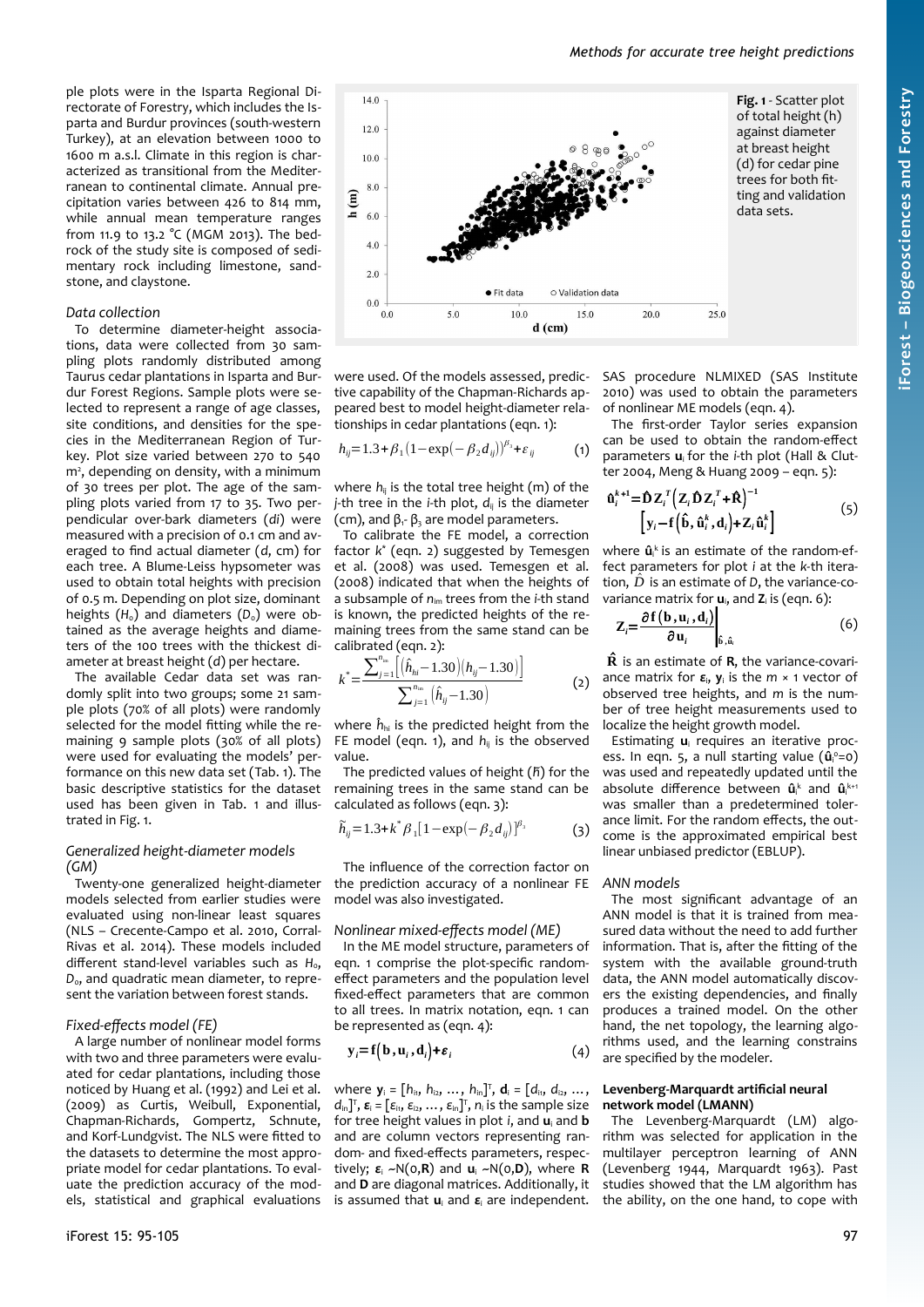known disadvantages and limitations of the standard backpropagation learning algorithm, such as slow convergence, much off-line training requirements, instability, trapped at local minima (Adeloye & De Munari 2006, Wilamowski & Yu 2010, Scanlan & Mulvaney 2013, Wu & Ji 2015); on the other hand, LM algorithm have showed significant ability on the prediction of environmental variables (Wu 2014, Diamantopoulou et al. 2015, Zhou et al. 2018, Ozçelik et al. 2019).

A detailed description of how the Levenberg-Marquardt algorithm is embedded to neural network training can be found in Hagan & Menhaj (1994). Concisely, the Hessian matrix (*Hm*) approximation is introduced by the LM algorithm as (Ozçelik et al. 2019 – eqn. 7):

$$
Hm = J^T J + \mu I \tag{7}
$$

where *I* is the identity matrix, *J* is the Jacobian matrix, and *μ* is the combination coefficient.

The update rule of the LM algorithm is  $w_{t+1}$  =  $w_t$  -  $(H_m)^1$  *J*<sup>T</sup>e, where *w* are the weights, and *e* are the biases. The efficiency and convergence of the LMANN models are very sensitive to the configuration of the coefficient value (*μ*) of eqn. 7. As the value becomes larger, the more weight is given to gradient descent learning with a small step size. The smaller it is, the more weight is given to large step sizes. For *μ* equal to zero, the algorithm turns to the Gauss-Newton method.

#### **Resilient propagation artificial neural network model (RPANN)**

Resilient propagation, known as Rprob, is a neural network algorithm which was fully described by Riedmiller & Braun (1993) and successfully used (Saputra et al. 2017, Florescu & Igel 2018), so that known disadvantages of the standard back-propagation algorithm can be overcome. The back-propagation algorithm has known drawbacks, due to elementary learning processes. The main problems of the learning phase include slow convergence resulting from

small changes in weights, and the neural network weights trapping around local optima.

Rprob mainly refers to the gradient direction. The algorithm calculates a delta value (*Δ*ij) for each weight that increases when the gradient does not change sign under the prerequisite that the system works on the right direction, or decreases when the gradient does change sign. The learning rule used to calculate delta value which improves the change of the network weights is the following (Riedmiller & Braun 1993 – eqn. 8):

$$
\Delta_{ij}^{(t)} = \begin{cases}\n\eta^{\text{+}} \Delta_{ij}^{(t-1)} & \text{if } \frac{\partial E^{(t-1)}}{\partial w_{ij}} \cdot \frac{\partial E^{(t)}}{\partial w_{ij}} > 0 \\
\eta^{\text{-}} \Delta_{ij}^{(t-1)} & \text{if } \frac{\partial E^{(t-1)}}{\partial w_{ij}} \cdot \frac{\partial E^{(t)}}{\partial w_{ij}} < 0 \\
\Delta_{ij}^{(t-1)} & \text{otherwise}\n\end{cases} \tag{8}
$$

where  $0 < \eta^{-} < 1 < \eta^{+}$ .

Finally, the new weight value w<sup>t</sup><sub>ij</sub> between *i* and *j* neurons in two consecutive layers on the (*t*-1) is given by (eqn. 9):

$$
w_{ij}^t = w_{ij} + \Delta w_{ij}^{t-1}
$$
 (9)

## *Aspects of ANN model training*

In geotechnical engineering, the selection of the proper input variables for ANN model building is usually based on *a priori* knowledge of the physical problem (Maier & Dandy 2000). In order to construct a reliable model for total stem height prediction, the sensitivity analysis was used to choose the proper input layer nodes of the ANNs. The analysis was performed on the available variables measured in the field ([Tab. 1](#page-1-0)), that were selected in advance due to the physical problem (Cariboni et al. 2007).

To avoid overfitting and undertraining of the network in reaching the best possible training efficiency of the model, the training process was initiated with the smallest possible network and no hidden nodes. Then the construction of the model continued by adding any necessary hidden nodes



<span id="page-3-0"></span>**Fig. 2** - The 10-fold cross validation division for the ANN models construction.

in order the network learning to be completed. Finally, the architecture is reached to an end, when the agreement obtained between ANN model predictions and targets can be considered as satisfactory.

Overfitting avoidance of the ANN models led to acceptable generalization ability of the models. For this reason, the *k*-fold cross validation resampling method with *k*=10 was applied (Olson & Delen 2008, May et al. 2010) to both training and testing data sets (Leahy 1994), due to its efficiency and easiness to apply. This procedure was not applied in regression model building, where there is little to be gained by separating data into parts (Hursch 1991). As described above, the whole data set was randomly divided into two parts. The fitting data set was used for the construction of all different types of models. The validation data set was used only for the evaluation of the predictive capability of all constructed models.

Due to the fact that the ANN model error value is strongly affected by the number of the weights, the credibility and the generalization capability of the model was determined through the mean error rate on the cross-validation examples, and the validation data set, respectively ([Fig. 2\)](#page-3-0).

As mentioned above, the efficiency and convergence of training of the LMANN models significantly depends on the proper value selection for the combination coefficient (*μ* in eqn. 7). The initial value of *μ* was set to 0.001 (Diamantopoulou et al. 2015) and the final value that led to the lowest sum of square errors model value was found equal to 1.00e-07.

Similar to the LMANN models, training of RPANN models is very sensitive to the value of delta rule  $\Delta_{ij}^{(t)}$  (eqn. 8), which is responsible for the sign (positive or negative) of the gradient to show the direction of the adjustment weight. Through this process the iteration of learning stops when the error target is reached. The initial delta value was 0.07, with increment steps of 1.2 and decrease steps of 0.5.

The architecture of both the LMANN and RPANN algorithms finalized after the detection of the correct number of nodes in the hidden layer. This final number was obtained during a trial-and-error process: the process began with one hidden node and was repeated until the desired target error value was reached. During the trial-and-error process, selection of the correct combination of transfer functions was made. The combination of functions that provided the optimal behavior of both the ANN models was: (i) the hyperbolic tangent transfer function (*tansig*) to transfer knowledge from the input layer to the hidden layer; and (ii) the linear activation function (*purelin*), transferring information from the hidden layer to the output layer (Fausett 1994). The ANN models were constructed using the neural network toolbox of the MATLAB software ver. R2017a (Beale et al. 2017) developed by The Math Works™ Inc.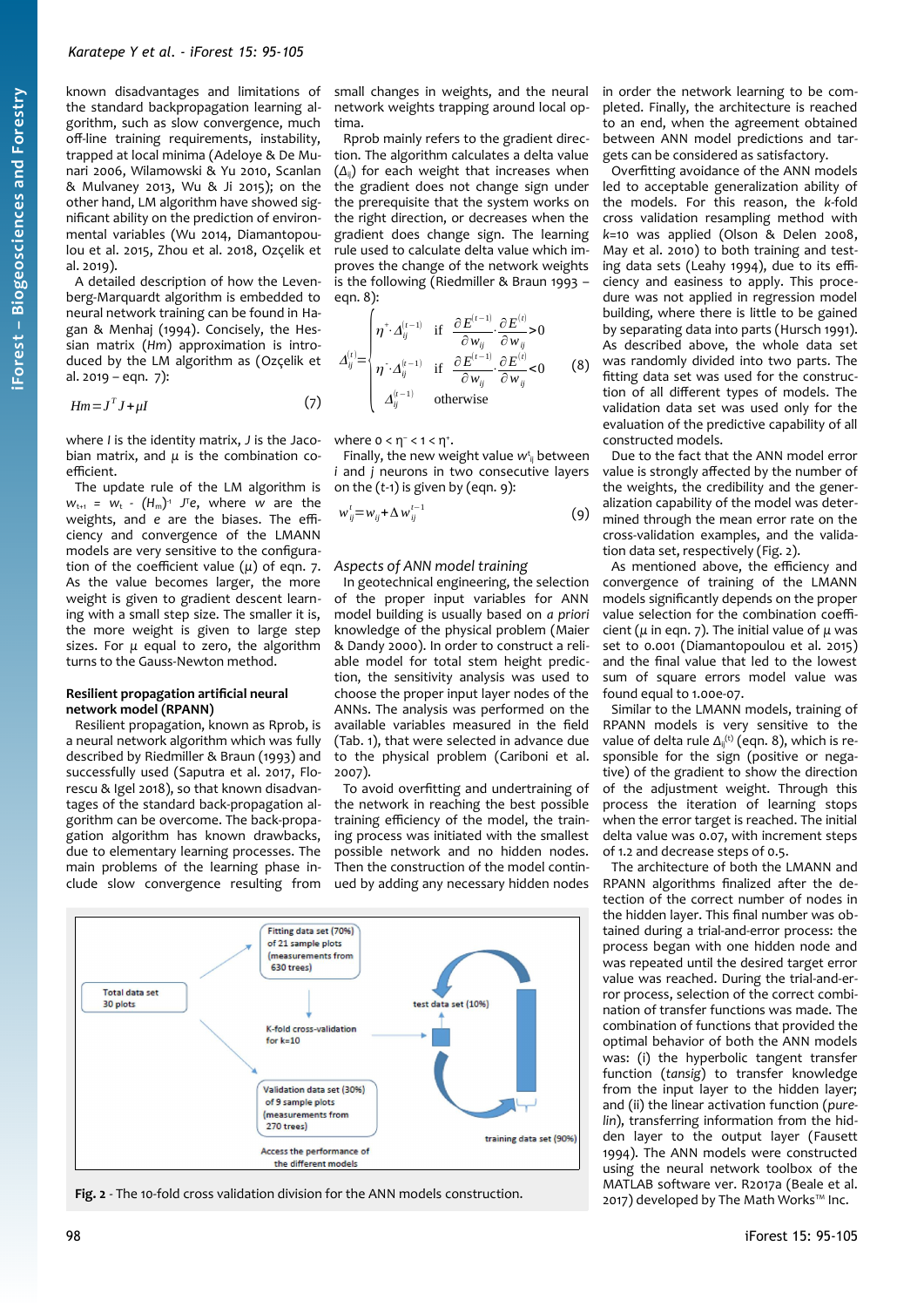#### *Methods for accurate tree height predictions*

*Evaluation*

The evaluation of the different modeling approaches (i) Generalized Model (GM), (ii) non-calibrated fixed-effects model [FE(0)], (iii) calibrated fixed-effect model [FE(1-3)], (iv) calibrated mixed-effects model [ME (1- 3)], (v) LMANN, and (vi) RPANN techniques, was made using the mean difference (MD, m), the mean absolute difference (MAD, m), the fit index (FI) and the root square mean error (RSME), which were calculated as follows:

$$
MD = \frac{\sum_{i=1}^{n} \sum_{j=1}^{n} (h_{ij} - \hat{h}_{ij})}{\sum_{i=1}^{n} n_i}
$$
 (10)

$$
MAD = \frac{\sum_{i=1}^{n} \sum_{j=1}^{n_i} \left| h_{ij} - \hat{h}_{ij} \right|}{\sum_{i=1}^{n} n_i}
$$
(11)

$$
FI = 1 - \frac{\sum_{i=1}^{n} \sum_{j=1}^{n_i} (h_{ij} - \hat{h}_{ij})^2}{\sum_{i=1}^{n} \sum_{j=1}^{n_i} (h_{ij} - \hat{h}_{ij})^2}
$$
(12)  
RMSE = 
$$
\sqrt{\left(\frac{\sum_{i=1}^{n} \sum_{j=1}^{n_i} (h_{ij} - \hat{h}_{ij})^2}{\sum_{i=1}^{n} n_i}\right)}
$$
(13)

where *n* is number of plots, *n*<sup>i</sup> is number of tree height values for plot *i, h*ij and *ĥ*ij are measured and predicted heights, respectively, and *ħ*<sup>i</sup> is mean height of *h*ij for plot *i*.

It is worth noting, that the adjusted FE and the calibrated ME models' parameters were "localized" by the use of a number of sampled heights in each plot. Trincado et al. (2007) recommended that the number of tree heights measured in each plot ranged from one to three. Finally, to compare and evaluate the generalization ability of the constructed models by the different modeling approaches, the above metrics were computed for the validation data set as well (Ozçelik et al. 2018, Bronisz & Mehtätalo 2020).

## **Results**

## *Parametric modeling approaches (generalized models, fixed-and mixedeffects models)*

Twenty-one GM models were fitted using the NLS method with the fitting data set, while the predictive capability of the models was evaluated using the validation data set. The final GM model (Krumland & Wensel 1988) including *D*<sub>0</sub> and *H*<sub>0</sub> as additional independent variables, was (eqn. 14):

$$
h=1.3+(H_0-1.3)\frac{\exp[\beta_1 d^{\beta_2(H_0-1.3)}]}{\exp[\beta_1 D_0^{\beta_2(H_0-1.3)}]} \qquad (14)
$$

The model given in eqn. 14 and its modified forms was successfully used by many authors (*e.g.*, Crecente-Campo et al. 2010). H<sub>0</sub> was the most important contributor among stand level variables since it can allow a plot-level adaptation related to many factors, such as genetics, topography, silvicultural regime, and environment (Huang et al. 2009). Further, the accuracy of *h-d* models can be improved by the incorpora<span id="page-4-1"></span>**Tab. 2** - Fit statistics for eqn. 1 for different combinations of random parameters.

| <b>Random Parameters</b>            | AIC (smaller is better) | BIC (smaller is better) |
|-------------------------------------|-------------------------|-------------------------|
| None (Fixed-effects)                | 2503                    | 2522                    |
| $\beta_1$                           | 1617                    | 1624                    |
| $\beta_2$                           | 1821                    | 1828                    |
| $\beta_3$                           | 1605                    | 1612                    |
| $\beta_1$ and $\beta_2$             | 1540                    | 1550                    |
| $\beta_1$ and $\beta_3$             | 1539                    | 1548                    |
| $\beta_2$ and $\beta_3$             | 1714                    | 1724                    |
| $\beta_1$ , $\beta_2$ and $\beta_3$ | 1656                    | 1670                    |

<span id="page-4-0"></span>**Tab. 3** - Parameter estimates and standard errors (in parentheses) for the fixed- and mixed-effects regression models. ( $\sigma^2$ ): residual variance of the model; ( $\sigma^2$ <sub>u1</sub>): variance of the random-effect *u*<sub>i</sub>; ( $\sigma^2_{u2}$ ): variance of the random-effect  $u_{2i}$  ( $\sigma^2_{u1u2}$ ): covariance of the random-effects  $u_1$  and  $u_2$ .

| Parameter<br>estimates      | <b>Generalized Model</b> | Fixed-effects            | Mixed-effects     |
|-----------------------------|--------------------------|--------------------------|-------------------|
| $\beta_1$                   | $-6.9087(0.5670)$        | 7.8237 (0.6187)          | 24.7062 (11.3829) |
| $\beta_2$                   | $-0.0294(0.0045)$        | 0.1348(0.0315)           | 0.0159(0.0113)    |
| $\beta_3$                   | $\blacksquare$           | 1.5604 (0.2998)          | 0.8643(0.0750)    |
| $\sigma^2$                  | $\blacksquare$           | 0.8311(0.0468)           | 0.2216 (0.0129)   |
| $\sigma^2_{\text{u1}}$      | ٠                        | ٠                        | 73.9740 (113.22)  |
| $\sigma^2_{u2}$             | $\blacksquare$           | ۰                        | 0.0448(0.0176)    |
| $\sigma^2$ <sub>u1 u2</sub> | $\overline{\phantom{0}}$ | $\overline{\phantom{0}}$ | 1.6671 (1.3800)   |

tion of  $D_0$  and  $H_0$  as covariates (Crecente-Campo et al. 2010, Raptis et al. 2021).

A series of parameters from eqn. 1 was implemented [\(Tab. 2](#page-4-1)). Model (1) with random components  $\beta_1$  and  $\beta_3$  resulted in the lowest values for both Akaike's (AIC) and Bayesian (BIC) information criteria. The final ME model was (eqn. 15):

$$
h_{ij}=1.3+(\beta_1+u_1)[1-\exp(-\beta_2 d_{ij})]^{(\beta_3+u_2)}
$$
(15)

where  $u_1$  and  $u_2$  are random parameters. Parameter estimates were obtained using the fitting data set for the best models (GM, FE and ME models) and are given in [Tab. 3.](#page-4-0)

According to the predictions, the marginal non-calibrated fixed-effects (FE) response model gave more unsuccessful outcomes, when random parameters of the mixed models were zero and prior height information was not available for model calibration for both datasets [\(Tab. 4](#page-5-1)).

#### *Artificial neural network modeling approaches*

ANN models used a three-layer architecture that included: (i) one input layer with three variables (diameter at breast height, *d*; dominant height, *H*0; and dominant diameter, D<sub>o</sub>). Sensitivity analysis was performed using the available variables listed in [Tab. 1](#page-1-0). The three variables given above had significant entry on the target variable configuration, with a value of error ratio higher than one; (ii) one output layer with one target variable (total tree stem height,

*h*) specified by the physical problem; and (iii) one hidden layer, comprising the proper number of hidden nodes specified by the network learning.

Using the LM algorithm for ANN model learning, the LMANN showing the best adaptation to the fitting data set was 3-2- 1/0.5512, *i.e.*, the specific model included a single input layer with the input nodes d, H<sub>0</sub> and D<sub>0</sub>, one hidden layer with two hidden nodes and an output layer with one node (*h*), with RMSE equal to 0.5512. Using the RP algorithm for ANN model learning, the RPANN showing the best adaptation to the fitting data set was the 3-2-1/0.5387 model, *i.e.*, the specific model comprised one input layer with input variables *d*, H<sub>o</sub> and D<sub>o</sub>, a single output layer with output node *h* as in LMANN models building and, between these layers, a single hidden layer with two hidden nodes resulted from the trial-anderror process. The RMSE was 0.5387. For both ANN algorithms, the optimum number of hidden nodes was determined following examination of different numbers of nodes. The optimum values were selected as those leading to the best learning of the ANN models, with the smallest RMSE value [\(Fig. 3\)](#page-5-0).

The *k*=10 cross validation method applied during the learning using the fitting data set for both ANN algorithms for training and testing in the construction phase, ensured the absence of overfitting and increased the ability of the ANNs to generalize. Both networks were trained for as many epochs as required for the models to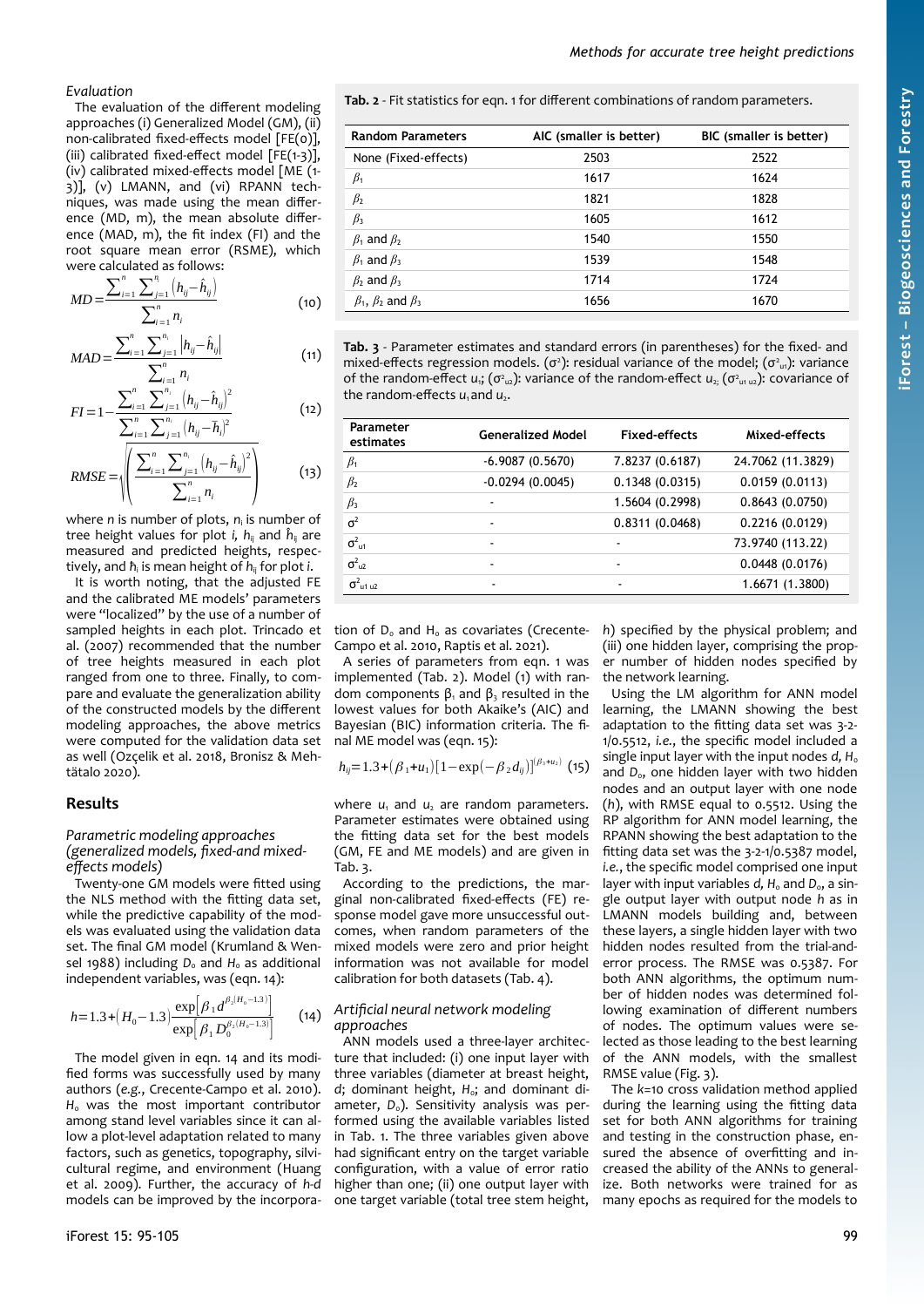<span id="page-5-1"></span>**Tab. 4** - Fit statistics for the constructed basic *h-d* mixed-model, generalized *h-d* model and artificial neural network models (LMANN and RPANN) for (a) the fitting dataset, (b) the validation data sets, and (c) the calibrated adjusted fixed and mixed models, using 1, 2, and 3 sampled trees for calibration. (§): denote the best method for cedar plantations; (\*): for p-value <0.05, the null hypothesis  $(H_0: \mu_1= \mu_2)$  was rejected.

| <b>Dataset</b>                                                                  | Model                       | Type                    | <b>RMSE</b>            | FI                    | <b>MD/two tailed</b><br>p-value* | <b>MAD</b>             |
|---------------------------------------------------------------------------------|-----------------------------|-------------------------|------------------------|-----------------------|----------------------------------|------------------------|
| (a) Fitting data set<br>(630 trees in 21<br>plots)                              | <b>LMANN: 3-2-1</b>         | ANN                     | 0.5512                 | 0.8241                | $-0.0407494$                     | 0.4306                 |
|                                                                                 | <b>RPANN: 3-2-1</b>         | <b>ANN</b>              | $0.5387^{\frac{5}{5}}$ | 0.8353                | 0.0074/0.729                     | $0.4155^{\frac{8}{3}}$ |
|                                                                                 | Chapman-Richards (eqn. 1)   | Fixed                   | 0.9116                 | 0.5912                | $-0.0019833$                     | 0.7088                 |
|                                                                                 | Chapman-Richards (eqn. 15)  | Mixed                   | 0.6316                 | 0.8059                | 0.1905/0.000                     | 0.4684                 |
|                                                                                 | Krumland & Wensel (eqn. 14) | Generalized             | 0.5677                 | 0.8422                | $-0.7526316$                     | 0.4299                 |
| (b) Validation data<br>set (270 trees in<br>9 plots)                            | LMANN: 3-2-1                | <b>ANN</b>              | 0.6839                 | 0.8                   | $-0.1138$                        | 0.5673                 |
|                                                                                 | <b>RPANN: 3-2-1</b>         | ANN                     | 0.6671 <sup>8</sup>    | 0.8176                | $-0.0995$ <sup>§</sup>           | $0.55^{\frac{5}{3}}$   |
|                                                                                 | Chapman-Richards (eqn. 1)   | Fixed $[F(0)]$          | 1.1401                 | 0.6017                | 0.2101                           | 0.8943                 |
|                                                                                 | Krumland & Wensel (egn. 14) | Generalized (GM)        | 0.721                  | 0.7825                | $-0.2272$                        | 0.5985                 |
| (c) Validation data<br>(270 trees in 9<br>plots) after<br>using<br>localization | Chapman-Richards (eqn. 3)   | Fixed-Calibrated, FE(1) | 0.8759                 | 0.7649                | 0.3114                           | 0.6417                 |
|                                                                                 | Chapman-Richards (egn. 3)   | Fixed-Calibrated, FE(2) | 0.7427                 | 0.831                 | $-0.1683$                        | 0.5937                 |
|                                                                                 | Chapman-Richards (eqn. 3)   | Fixed-Calibrated, FE(3) | 0.7348                 | 0.8346                | $-0.1778$                        | 0.5809                 |
|                                                                                 | Chapman-Richards (eqn. 15)  | Mixed-Calibrated ME(1)  | 0.7573                 | 0.8243                | 0.2129                           | 0.5798                 |
|                                                                                 | Chapman-Richards (eqn. 15)  | Mixed-Calibrated ME(2)  | 0.6799                 | 0.8585                | $-0.1335$ <sup>§</sup>           | 0.5377                 |
|                                                                                 | Chapman-Richards (egn. 15)  | Mixed-Calibrated ME(3)  | $0.6773$ <sup>§</sup>  | $0.8594$ <sup>§</sup> | $-0.1523$                        | $0.5242$ <sup>\$</sup> |

reach the minimum MSE value ([Fig. 4](#page-6-0)). As shown in [Fig. 4](#page-6-0), the estimated errors for the training and the test data sets were not significantly different for either ANN model, which indicated the absence of overfitting. The LMANN was stopped after 200 training interactions (epochs) as no influential reduction of the MSE value occurred after 28 epochs, while the RPANN was trained for 500 interactions as there was no influential reduction in MSE after 167 epochs [\(Fig. 4](#page-6-0)).

# *Evaluation of the different modeling approaches*

A synopsis of the evaluation statistics calculated with the fitting and validation data sets using the different modeling approaches is given in [Tab. 4](#page-5-1). The best outcomes among the GM models are reported in [Tab. 4](#page-5-1). Comparing the MD, MAD, RMSE, and FI values for the fitting data set, both the RPANN and the LMANN models gave the best results ([Tab. 4\)](#page-5-1). Further, in order to enrich the conclusions derived from the results for the constructed models using the fitting data set, where the total height approximately normally distributed, the *t*paired test was applied. The two-tailed pvalues of the test were <0.05 for both the LMANN and the RPANN constructed models, suggesting that there is no mean difference between the observed and the estimated height values. The same conclusion can be derived for both the fixed-effects (FE) Chapman-Richards model (eqn. 1) and the generalized Krumland & Wensel (eqn. 14) model, while the mean error of mixedeffects model (eqn. 14) was found significant (p<0.05) for the fitting data set.

The accuracy of the estimated results from the ANN models was examined further by analyzing the correlation between the observed *h* values and their predictions from the models (Freedman et al. 2007). The Pearson's correlation coefficient (*r*)

<span id="page-5-0"></span>

was computed as the ratio between the covariance of the observed heights and the height predictions by the constructed models. The LMANN model's estimations gave *r* = 0.9223, while for the RPANN model gave *r* = 0.9259, indicating a high accordance between observed and predicted values. The variability of the estimation errors (*CV%* = (RMSE/*ĥ* · 100) in relation to the mean of the total tree height for the fitting data set was 9.00% and 8.80% of the mean height for the LMANN and the RPANN models, respectively. The reliability and the predictive capabilities of both ANN models was also examined based on the validation data set taken from 270 trees in 9 plots in the same forest areas. The LMANN model predicted an *r* value of 0.9318 with a *CV%* of 10.27%, while the *r* value for the RPANN model was 0.9336, with a *CV%* of 10.02%. According to the validation data set, the Chapman-Richards mixed-calibrated model using three trees for calibration showed the next best predictive capabilities, with *CV%* equals to 10.17% and *r* = 0.9309, while the non-calibrated generalized model of Krumland & Wensel (1988) gave similar results as compared to Chapman-Richards mixed-calibrated model, with *CV%* equals to 10.83% and *r* = 0.9269. Finally, the Chapman-Richards fixed-model produced the poorest results for the validation data set with *CV%* equals to 17.13 and *r* = 0.8140.

# **Discussion**

Important ecosystem services including usable forest products and biodiversity conservation can be obtained through sustainably managed forests. The development of a reliable model that could estimate the total height of trees using easily measurable characteristics of trees, can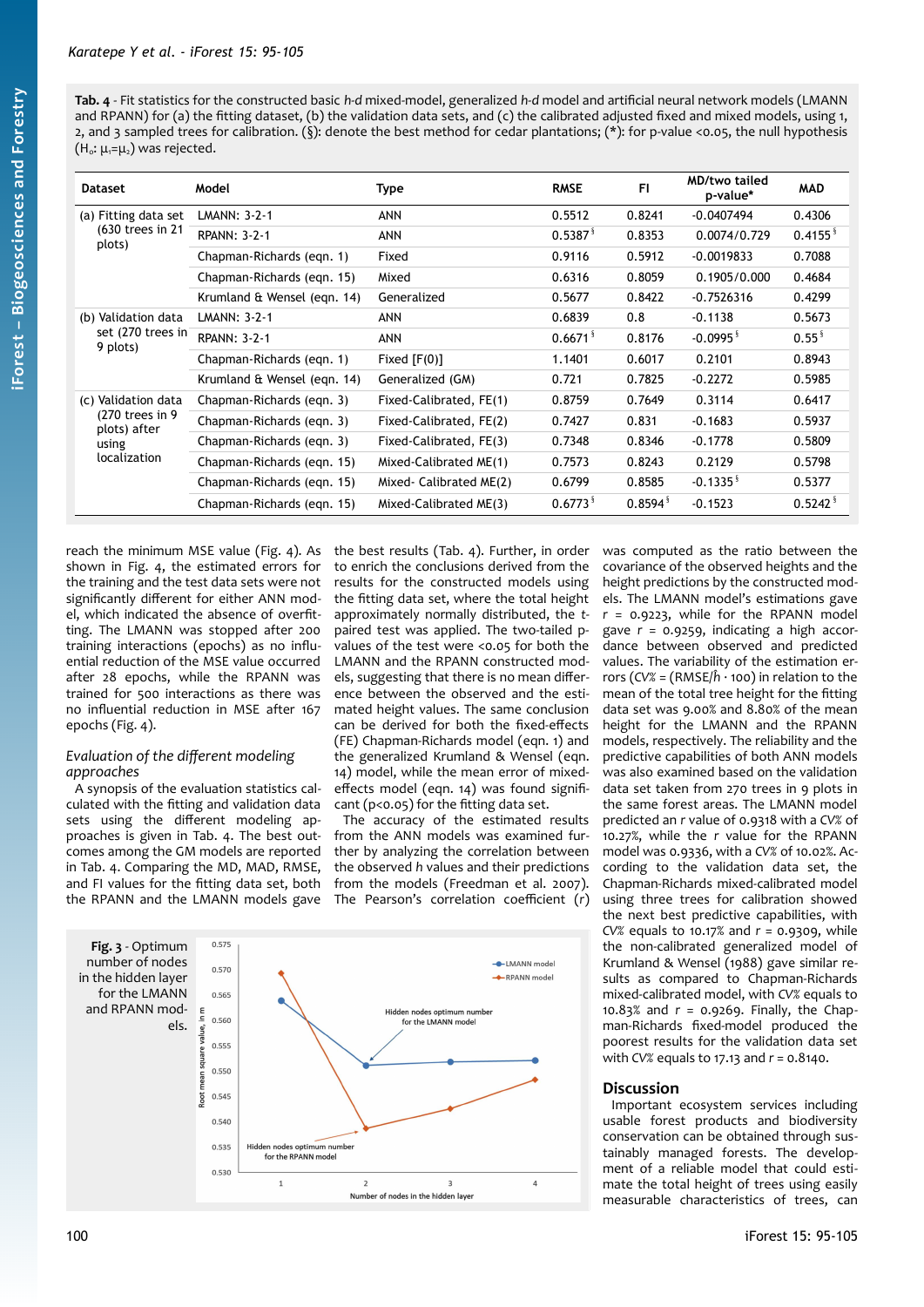contribute efficiently to the above goal. Our approach attempts to compare, suggest and finally provide an alternative new methodology to the field of optimal forest management design, which would be able to give reliable predictions of tree heights, as this tree characteristic has great influence on the stand description, site quality determination, and tree and stand wood volume estimation.

## *Parametric modeling techniques assessment*

The adjusted fixed-effects model developed for Taurus cedar stem heights in the present work had a much lower mean deviation (MD) for all calibration alternatives compared to the fixed-effects model. With all calibration parameters tested, the fit index increased at rates varying from 27% to 39%, with a mean increase of 35%. Similar findings were also reported in the literature (Lhotka 2012, VanderSchaaf 2013, Ozçelik et al. 2018). The most effective improvement in predictions, among the tested calibration alternatives, was obtained through the use of 3 trees for calibration in each sampling plot. Different sampling alternatives tested for both adjusted fixed-effects model and ME model, corresponding to number of trees measured in each plot. These tree heights were used to estimate the random parameters of the ME model, to calibrate heights and to calculate the assessment statistics for the validation data set [\(Tab. 4\)](#page-5-1).

According to the ME model, lower mean deviations were obtained following calibration with 3 trees, when compared with the adjusted FE model. Comparing all calibration alternatives, ME model gave a decrease of 32% and 39% in the mean deviation and mean absolute difference, respectively. Previous studies (Trincado et al. 2007, Lhotka 2012, Huang et al. 2009, Gómez-García et al. 2014, VanderSchaaf 2013) also demonstrated that calibration can significantly improve height predictions. There were no large differences between the calibrations performed with 2 and 3 trees for cedar plantations [\(Tab. 4](#page-5-1)) through testing different calibration alternatives with the use of the mixed-effects model, while there were similar trends between different calibration alternatives for MAD and FI values. When the calibrated fixed effect model and the calibrated mixed effect models were compared, for all calibration alternatives, the ME model was more successful than the calibrated FE model in accurately estimating heights in cedar plantations.

The results obtained using the Krumland & Wensel (1988) model, compared with the outcomes of the FE model, suggest that the GM model gave more accurate results than the FE model. The generalized *h-d* model gave an average reduction of 17% in MAD values, when compared to the FE model. The GM models exhibited better results than the adjusted FE models for all



*Methods for accurate tree height predictions*

<span id="page-6-0"></span>**Fig. 4** - LMANN (a) and RPANN (b) models' training and test performance for the best case of two hidden nodes in the hidden layer, using the fitting data set.

Number of epochs

 $150$ 

 $\frac{1}{100}$ 

evaluation statistics, except for MD values. The model of Krumland & Wensel (1988) includes H<sub>0</sub> and D<sub>0</sub> as fixed effects at plot level. *H*<sub>0</sub> is preferred to other parameters, as measurement of mean height across plots involves more sampling effort than *H*<sub>0</sub> (Huang et al. 2009). However, Bronisz & Mehtätalo (2020) did not suggest H<sub>0</sub> to be included in the model as a fixed effect predictor when a small sample of H<sub>0</sub> values based on a certain number of dominant height measurements is used in the model fitting process. In this case, the inclusion of a similar number of height values could improve model accuracy; otherwise, model outcomes may suffer from large and unpredictable measurement errors impacts on the estimates (Bronisz & Mehtätalo 2020). The calibrated basic mixed *h*-*d* model produced more accurate tree height predictions than the generalized *h*-*d* model for Turkish cedar plantations without the inclusion of other measurements as covariates. This is an important issue with practical implications in forest economics, such as the reduction of time, effort, and cost for collecting additional covariates. Similar conclusions have been reported by Huang et al. (2009).

The sample size used in model calibration had an impact on prediction accuracy, as height predictions improved depending on the number of trees used in the calibration process (Trincado et al. 2007, Huang et al. 2009, VanderSchaaf 2013, Ozçelik et al. 2018). The accuracy of prediction, however, decreased substantially beyond a certain number of trees. Therefore, the number of trees to be used for calibration should be chosen so as to strike a balance between the costs of inventory and the prediction accuracy. Calama & Montero (2004) suggested that calibration should be performed with additional trees, thus increasing the success of height predictions. Trincado et al. (2007) also argued that height prediction accuracy increases with increasing the numbers of trees used for calibration. According to these authors, the prediction accuracy reached to maximum using three calibration trees. Similar outcomes were also reported by Temesgen et al. (2008). Adame et al. (2008) tested different calibration alternatives and suggested that the use 2 or 3 trees was necessary and adequate for calibration. Huang et al. (2009) used between 1 to 9 trees for calibration, obtaining the most accurate results in height predictions when the calibration was performed with a single tree. The results of the present study suggested that there was a minimal improvement in prediction capability of the model when the number of calibration trees was increased above three.

 $\frac{1}{200}$ 

 $\frac{1}{250}$ 

## *Assessment of artificial neural network modeling techniques*

We examined the performances of the LM and RP algorithms in tree height predic-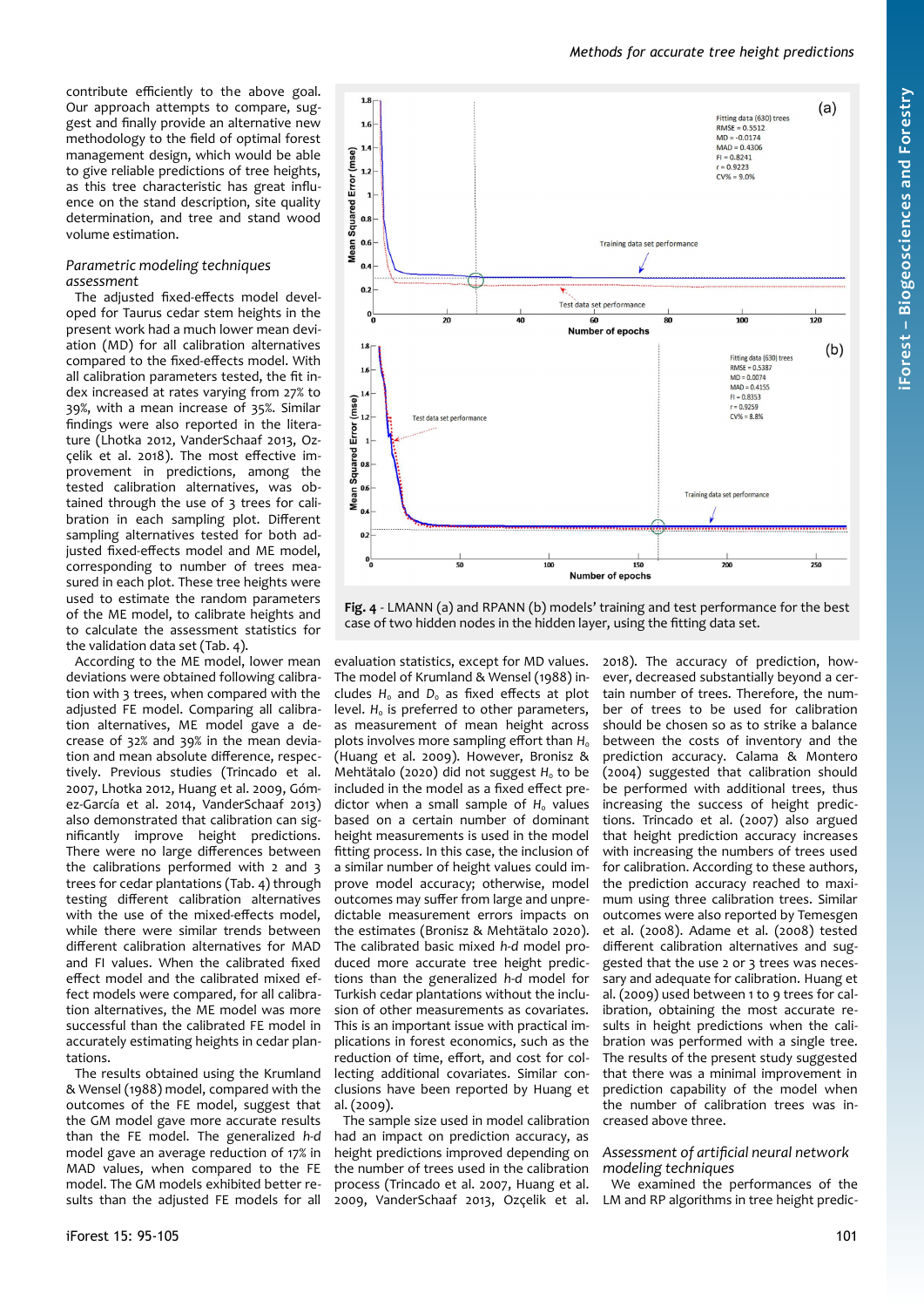

<span id="page-7-2"></span>**Fig. 5** - Forty-five-degree plots with the linear trendline of height estimations obtained by (a) LMANN, (b) RPANN, (c) fixed, (d) mixed, and (e) generalized models.



<span id="page-7-1"></span>**Fig. 6** - Errors histogram for height estimations obtained by the (a) LMANN, (b) RPANN models, and (c) errors box plots for both ANN models using the training data set.

tion, with the disadvantages and restrictions of the standard back-propagation algorithm (Fausett 1994, Patterson 1996, Wilamowski & Yu 2010). The low dispersion of predicted values around the 1:1 line throughout the observed range of values ([Fig. 5](#page-7-2)a, [Fig. 5](#page-7-2)b) indicates that both ANN

models had similar adjustments to the data used in model construction. Moreover, both ANN models showed better adaptation to the fitting data set than the fixed ([Fig. 5](#page-7-2)c), mixed [\(Fig. 5d](#page-7-2)) and generalized ([Fig. 5](#page-7-2)e) models. Furthermore, the statistical evaluation of the null hypothesis ( $H_o$ : in-



<span id="page-7-0"></span>**Fig. 7** - Errors histograms for height predictions obtained by (a) LMANN, (b) RPANN, (c) Chapman-Richards [eqn. 1 – FE(0)], (d) Krumland & Wensel (eqn. 13 – GM) models, and (e) errors' box plots for all models using the validation data set..

tercept =  $\circ$  and H<sub>o</sub>:slope =  $\circ$ ) for the linear relatonship  $h_{obs}$  = intercept + slope  $\cdot$   $h_{pred}$ was performed for all models ([Fig. 5](#page-7-2)). The null hypotheses were not rejected at *α*=0.05 for either ANN models, indicating no significant differences between the 45 degree line and the linear trendline derived by the observed and the estimated height values [\(Fig. 5](#page-7-2)a, [Fig. 5](#page-7-2)b). Finally, the RPANN model [\(Fig. 5b](#page-7-2)) appeared to provide slightly more accurate fitting to the observed data as compared to the LMANN model [\(Fig. 5](#page-7-2)a). The distribution of prediction errors from ANN models [\(Fig. 6a](#page-7-1), [Fig.](#page-7-1) [6](#page-7-1)b) revealed a frequency peak at zero and a rapid decline of the frequency at larger error values, thus corroborating that both ANN models are well-trained networks. Nonetheless, it is worth noting that the most accurate predictions were obtained by the best RPANN model, with a RMSE value of 2.25% lower than the error obtained from the best LMANN model.

The prediction errors histograms and the relative errors box plots [\(Fig. 7](#page-7-0), [Fig. 8](#page-8-0)), along with the validation statistics presented in [Tab. 4](#page-5-1), clearly show that the RPANN model provided the most accurate and reliable prediction results as compared to the other models tested. The variability of the prediction errors (CV%) of the RPANN model was approximately 2.43%, which was lower than that of the LMANN model, and 1.47% lower than the variability derived from the Chapman-Richards mixed effect calibrated model [ME(3)]. The distribution analysis of prediction errors for all tested models suggested that the performances of the RPANN model are superior to those of all the other un-calibrated and calibrated models. Therefore, we conclude that the RPANN model provides the best performances in the estimation and predic-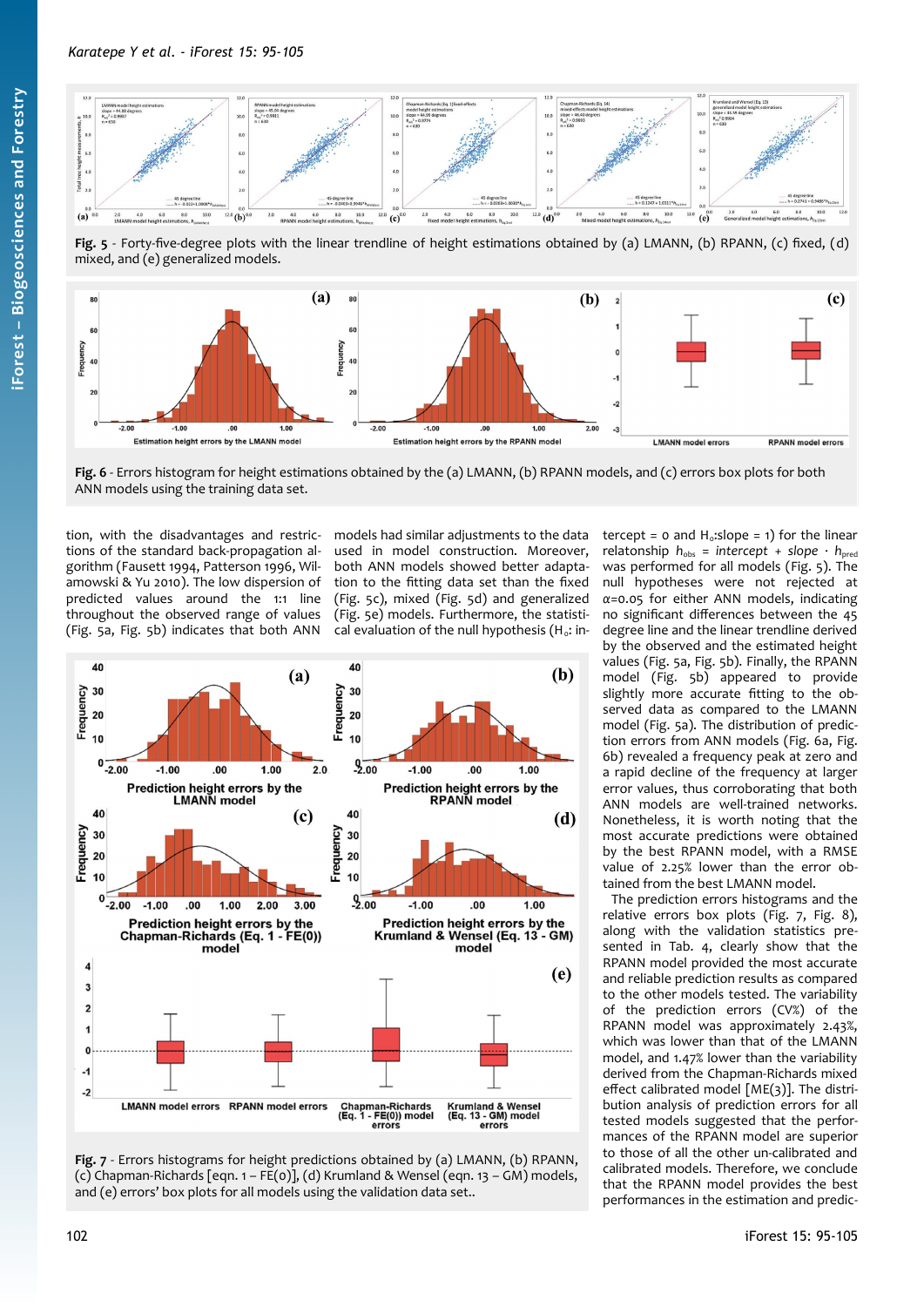<span id="page-8-0"></span>**Fig. 8** - Errors histograms for height predictions obtained by the Chapman-Richards (a)  $FE(1)$ , (b) FE(2), (c) FE(3), (d) ME(1),  $(e)$  ME $(2)$ , and  $(f)$  ME $(3)$ models, and (g) errors box plots for all models using the validation data set.



tion of tree height, as compared with fixed, generalized, fixed-calibrated and mixed calibrated models.

## **Conclusions**

In this study, equations for height prediction were developed for *Cedrus libani* plantations, which involved the evaluation of five alternative modeling methods: (i) the Generalized (GM); (ii) the non-calibrated fixed-effects [FE(0)]; (iii) the calibrated fixed-effect, using 1 to 3 calibration trees per plot  $[FE(1-3)]$ ; (iv) the calibrated mixedeffects using 1 to 3 calibration trees per plot  $[ME (1-3)]$ ; and (v) the ANNs using two different learning algorithms, the RP and the LM. As compared to the FE, all the constructed models (generalized, adjusted FE, ME, LMANN and BPANN) gave better performance, providing accurate and reliable tree height predictions. As expected, the predictive ability of the adjusted and ME models improved with increasing the calibration sample size. However, increasing the number of trees used for calibration had a minimal effect on the accuracy of the models.

The LMANN and RPANN models constructed in the present work showed reliable abilities to generalize from the input data and gave accurate predictions of the total tree height variable. Both alternatives exhibited similar performance in the construction phases, in addition to the ability to generalize. Based on the cumulative results from all approaches, the resilient propagation algorithm was more effective in predicting total stem height of *C. libani* growing in Turkey. The effectiveness and efficiency of ANN modeling in general and, specifically of the resilient propagation algorithm, along with the fit to the current dataset, the potential of this modeling approach to forest management, are clear. This direction is being followed in future research.

## **Author contribution**

Y.K.: conceptualization, editing, results evaluation; M.D.: methodology, investigation, formal analysis, writing, review, editing; R.Ö.: methodology, investigation, formal analysis, review, writing, editing; Z.S.: data collection, data curation.

## **Acknowledgements**

We thank the Turkish General Directorate of Forestry for its contribution to field work. We also thank Prof. Steve Woodward from University of Aberdeen for his valuable comments and suggestions for revising the English grammar of the text.

## **Funding**

This work was financially supported by the Scientific Research Project Coordination Unit of the Suleyman Demirel University, Isparta, Turkey (project no. 2262-YL-10).

## **References**

- Adame P, Del Río M, Canellas I (2008). A mixed nonlinear height-diameter model for pyrenean oak (*Quercus pyrenaica* Willd.). Forest Ecology and Management 256: 88-98. - doi: [10.1016/j.for](https://doi.org/10.1016/j.foreco.2008.04.006) [eco.2008.04.006](https://doi.org/10.1016/j.foreco.2008.04.006)
- Adamec Z, Drápela K (2016). Comparison of parametric and nonparametric methods for modeling height-diameter relationships. iForest - Biogeosciences and Forestry 10 (1): 1-8. - doi: [10.3832/ifor1928-009](https://doi.org/10.3832/ifor1928-009)
- Adeloye A, De Munari A (2006). Artificial neural network based generalized storage-yield-reliability models using the Levenberg-Marquardt algorithm. Journal of Hydrology 326 (1-4): 215- 230. - doi: [10.1016/j.jhydrol.2005.10.033](https://doi.org/10.1016/j.jhydrol.2005.10.033)

Beale MH, Hagan M, Demuth H (2017). Neural network toolbox: user's guide, v. R2017a. Mathworks Inc, Natick, MA, USA, pp. 446.

- Boydak M (2003). Regeneration of Lebanon cedar (*Cedrus libani* A. Rich.) on karstic lands in Turkey. Forest Ecology and Management 178: 231-243. - doi: [10.1016/S0378-1127\(02\)00539-X](https://doi.org/10.1016/S0378-1127(02)00539-X)
- Bronisz K, Mehtätalo L (2020). Mixed-effects generalized height-diameter model for young silver birch stands on post-agricultural lands. Forest Ecology and Management 460, 117901. doi: [10.1016/j.foreco.2020.117901](https://doi.org/10.1016/j.foreco.2020.117901)
- Calama R, Montero G (2004). Interregional nonlinear height diameter model with random coefficients for stone pine in Spain. Canadian Journal of Forest Research 34: 150-163. - doi: [10.1139/x03-199](https://doi.org/10.1139/x03-199)
- Cariboni J, Gatelli D, Liska R, Saltelli A (2007). The role of sensitivity analysis in ecological modeling. Ecological Modeling 203: 167-182. doi: [10.1016/j.ecolmodel.2005.10.045](https://doi.org/10.1016/j.ecolmodel.2005.10.045)
- Catal Y (2012). Height-diameter model for black locust, Anatolian black pine and Taurus cedar tree species in Lakes Region. Turkish Journal of Forestry 13: 92-96. - doi: [10.18182/tjf.62652](https://doi.org/10.18182/tjf.62652)
- Catal Y, Carus S (2018). A height-diameter model for brutian pine (*Pinus Brutia* Ten.) plantations in southwestern Turkey. Applied Ecology and Environmental Research 16 (2): 1445-1459. - doi: [10.1566/aeer](https://doi.org/10.1566/aeer)
- Colbert KC, Larsen DR, Lootens JR (2002). Height-diameter equations for thirteen midwestern bottomland hardwood species. Northern Journal of Applied Forestry 19 (4): 171-176. doi: [10.1093/njaf/19.4.171](https://doi.org/10.1093/njaf/19.4.171)
- Corral-Rivas S, Alvarez-González JG, Crecente-Campo F, Corral-Rivas JJ (2014). Local and generalized height-diameter models with random parameters for mixed, uneven-aged forests in Northwestern Durango, Mexico. Forest Ecosystems 1: 1-9. - doi: [10.1186/2197-5620-1-6](https://doi.org/10.1186/2197-5620-1-6)
- Cosenza DN, Soares AAV, De Alcntara AEM, Da Silva AAL, Rode R, Soares VP, Leite HG (2017).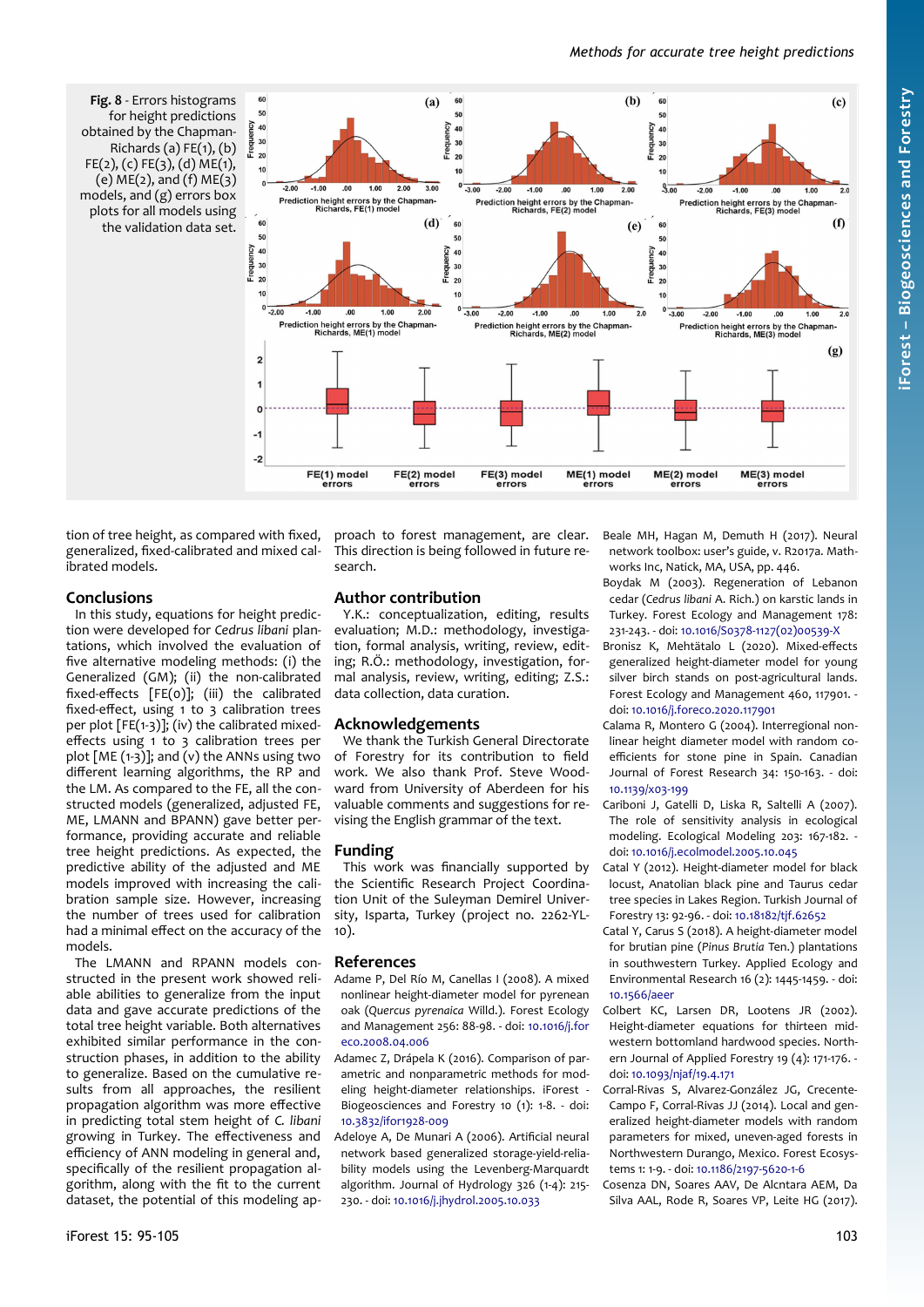Site classification for eucalypt stands using artificial neural network based on environmental and management features. Cerne 23: 310-320. doi: [10.1590/01047760201723032352](https://doi.org/10.1590/01047760201723032352)

- Crecente-Campo F, Tomé M, Soares P, Diéguez-Aranda U (2010). A generalized nonlinear mixed-effects height-diameter model for *Eucalyptus globulus* L. in northwestern Spain. Forest Ecology and Management 259: 943-952. - doi: [10.1016/j.foreco.2009.11.036](https://doi.org/10.1016/j.foreco.2009.11.036)
- Curtis RO (1967). Height-diameter and height-diameter-age equations for second-growth Douglas-fir. Forest Science 13: 365-375. - doi: [10.1093](https://doi.org/10.1093/forestscience/13.4.365) [/forestscience/13.4.365](https://doi.org/10.1093/forestscience/13.4.365)
- Diamantopoulou MJ, Ozçelik R (2012). Evaluation of different modeling approaches for total tree height estimation in Mediterranean Region of Turkey. Forest Systems 21: 383-397. doi: [10.5424/fs/2012213-02338](https://doi.org/10.5424/fs/2012213-02338)
- Diamantopoulou MJ, Ozçelik R, Crecente-Campo F, Eler U (2015). Estimation of Weibull function parameters for modeling tree diameter distribution using least squares and artificial neural networks methods. Biosystems Engineering 133: 33-45. - doi: [10.1016/j.biosystemseng.2015.](https://doi.org/10.1016/j.biosystemseng.2015.02.013) [02.013](https://doi.org/10.1016/j.biosystemseng.2015.02.013)
- Ercanli I, Günlü A, Senyurt M, Keles S (2018). Artificial neural network models predicting the leaf area index: a case study in pure even-aged Crimean pine forests from Turkey. Forest Ecosystems 5: 1-12. - doi: [10.1186/s40663-018-](https://doi.org/10.1186/s40663-018-0149-8) [0149-8](https://doi.org/10.1186/s40663-018-0149-8)
- Ercanli I (2020). Innovative deep learning artificial intelligence applications for predicting relationships between individual tree height and diameter at breast height. Forest Ecosystems 7: 1-18. - doi: [10.1186/s40663-020-00226-3](https://doi.org/10.1186/s40663-020-00226-3)
- Fausett L (1994). Fundamentals of neural networks architectures. Algorithms and applications. Prentice Hall, Englewood Cliffs, NJ, USA, pp. 461.
- Florescu C, Igel C (2018). Resilient backpropagation (RPROP) for batch-learning in tensorflow. In: Proceedings of the "6<sup>th</sup> International Conference on Learning Representations - ICLR 2018". OpenReview.net 2018, web site. [online] URL: [http://dblp.uni-trier.de/db/conf/iclr/iclr201](http://dblp.uni-trier.de/db/conf/iclr/iclr2018w.html#FlorescuI18) [8w.html#FlorescuI18](http://dblp.uni-trier.de/db/conf/iclr/iclr2018w.html#FlorescuI18)
- Freedman D, Pisani R, Purves R (2007). Statistics - International student edition (4<sup>th</sup> edn) (Pisani Purves R eds). WW Norton and Company, New York, USA, pp. 720.
- GDF (2015). Forest resources. General Directorate of Forests - GDF, Ankara, Turkey, pp. 162.
- Gómez-García E, Diéguez-Aranda U, Castedo-Dorado F, Crecente-Campo F (2014). A comparison of model forms for the development of heightdiameter relationships in even-aged stands. Forest Science 60: 560-568. - doi: [10.5849/for](https://doi.org/10.5849/forsci.12-099) [sci.12-099](https://doi.org/10.5849/forsci.12-099)
- Gómez-García E, Fonseca TF, Crecente-Campo F, Almeida LR, Dieguez-Aranda U, Huang S, Marques CP (2015). Height-diameter models for maritime pine in Portugal: a comparison of basic, generalized and mixed-effects models. iForest - Biogeosciences and Forestry 9 (1): 72-78. doi: [10.3832/ifor1520-008](https://doi.org/10.3832/ifor1520-008)
- Hagan MT, Menhaj MB (1994). Training feedforward networks with the Marquardt algorithm. IEEE transactions on Neural Networks 5 (6): 989-993. - doi: [10.1109/72.329697](https://doi.org/10.1109/72.329697)

Hall DB, Clutter M (2004). Multivariate multilevel nonlinear mixed effects models for timber yield predictions. Biometrics 60: 16-24. - doi: [10.1111/j.](https://doi.org/10.1111/j.0006-341X.2004.00163.x) [0006-341X.2004.00163.x](https://doi.org/10.1111/j.0006-341X.2004.00163.x)

Huang S, Titus SJ, Wiens DP (1992). Comparison of nonlinear height-diameter functions for major Alberta tree species. Canadian Journal of Forest Research 22 (9): 1297-1304. - doi: [10.1139/](https://doi.org/10.1139/x92-172) [x92-172](https://doi.org/10.1139/x92-172)

Huang S, Wiens DP, Yang Y, Meng SX, Vanderschaaf CL (2009). Assessing the impacts of species composition, top height and density on individual tree height prediction of quaking aspen in boreal mixedwoods. Forest Ecology and Management 258: 1235-1247. - doi: [10.1016/j.for](https://doi.org/10.1016/j.foreco.2009.06.017) [eco.2009.06.017](https://doi.org/10.1016/j.foreco.2009.06.017)

Hursch R (1991). Validation samples. Biometrics 47: 1193-1194.

- Kearsley E, Moonen PC, Hufkens K, Doetterl S, Lisingo J, Bosela FB, Boeckx P, Beeckman H, Verbeeck H (2017). Model performance of tree height-diameter relationships in the central Congo Basin. Annals of Forest Science 74 (1): 1- 13. - doi: [10.1007/s13595-016-0611-0](https://doi.org/10.1007/s13595-016-0611-0)
- Konukçu M (2001). Forests and forestry. State Planning Organization publications, Ankara, Turkey, pp. 238. [in Turkish]
- Krumland BE, Wensel LC (1988). A generalized height-diameter equation for coastal California species. Western Journal of Applied Forestry 3: 113-115. - doi: [10.1093/wjaf/3.4.113](https://doi.org/10.1093/wjaf/3.4.113)

Leahy K (1994). The overfitting problem in perspective. AI Expert: The Magazine of Artificial Inteligence 9 (10): 35-36. [ISSN 0888-3785]

- Lei X, Peng C, Wang H, Zhou X (2009). Individual height-diameter models for young black spruce (*Picea mariana*) and jack pine (*Pinus banksiana*) plantations in New Brunswick, Canada. Forestry Chronicle 85: 43-56. - doi: [10.5558/tfc850](https://doi.org/10.5558/tfc85043-1)  $43 - 1$
- Leite HG, Da Silva MLM, Binoti DHB, Fardin L, Takizawa FH (2011). Estimation of inside-bark diameter and heartwood diameter for *Tectona grandis* Linn. trees using artificial neural networks. European Journal of Forest Research 130 (2): 263-269. - doi: [10.1007/s10342-010-0427-](https://doi.org/10.1007/s10342-010-0427-7) [7](https://doi.org/10.1007/s10342-010-0427-7)
- Levenberg K (1944). A method for the solution of certain non-linear problems in least squares. Quarterly of Applied Mathematics 2: 164-168. doi: [10.1090/qam/10666](https://doi.org/10.1090/qam/10666)
- Lhotka JM (2012). Height-diameter relationships in Sweetgum (*Liquidambar styraciflua*)-dominated stands. Southern Journal of Applied Forestry 36 (2): 98-106. - doi: [10.5849/sjaf.10-039](https://doi.org/10.5849/sjaf.10-039)
- Li YX, Jiang LC (2010). Application of ANN algorithm in tree height modeling. Applied Mechanics and Materials 20 (23): 756-761. - doi: [10.4028/](https://doi.org/10.4028/www.scientific.net/AMM.20-23.756) [www.scientific.net/AMM.20-23.756](https://doi.org/10.4028/www.scientific.net/AMM.20-23.756)

Liu C, Zhang L, Davis CJ, Solomon DS, Brann TB, Caldwell LE (2003). Comparison of neural networks and statistical methods in classification of ecological habitats using FIA data. Forest Science 49 (4): 619-631. - doi: [10.1093/forestscienc](https://doi.org/10.1093/forestscience/49.4.619) [e/49.4.619](https://doi.org/10.1093/forestscience/49.4.619)

Maier HR, Dandy GC (2000). Neural networks for the prediction and forecasting of water resources variables: a review of modeling issues and applications. Environmental Modeling and Software 15: 101-124. - doi: [10.1016/S1364-8152](https://doi.org/10.1016/S1364-8152(99)00007-9) [\(99\)00007-9](https://doi.org/10.1016/S1364-8152(99)00007-9)

- Marquardt DW (1963). An algorithm for leastsquares estimation of nonlinear parameters. Journal of the society for Industrial and Applied Mathematics 11 (2): 431-441. - [online] URL: <http://www.jstor.org/stable/2098941>
- May RJ, Maier HR, Dandy GC (2010). Data splitting for artificial neural networks using SOMbased stratified sampling. Neural Networks 23 (2): 283-294. - doi: [10.1016/j.neunet.2009.11.009](https://doi.org/10.1016/j.neunet.2009.11.009)
- Mehtätalo L, De-Miguel S, Gregoire TG (2015). Modeling height-diameter curves for prediction. Canadian Journal of Forest Research 45: 826-837. - doi: [10.1139/cjfr-2015-0054](https://doi.org/10.1139/cjfr-2015-0054)
- Meng SX, Huang S (2009). Improved calibration of nonlinear mixed-effects models demonstrated on a height growth function. Forest Science 55 (3): 238-248. - doi: [10.1093/forestsci](https://doi.org/10.1093/forestscience/55.3.238) [ence/55.3.238](https://doi.org/10.1093/forestscience/55.3.238)
- MGM (2013). Official statistics. Statistical data of Isparta Province and Districts. Turkish State Meteorological Service - MGM, Ankara, Turkey, web site. [In Turkish] [online] URL: [http://mgm.](https://mgm.gov.tr/eng/Yearly-Climate) [gov.tr/eng/Yearly-Climate](https://mgm.gov.tr/eng/Yearly-Climate)
- Monteiro Da Silva EJ, Maia RD, Cabacinha CD (2018). Bee-inspired RBF network for volume estimation of individual trees. Computers and Electronics in Agriculture 152: 401-408. - doi: [10.1016/j.compag.2018.07.036](https://doi.org/10.1016/j.compag.2018.07.036)
- Newton P, Amponsah I (2007). Comparative evaluation of five height-diameter models developed for black spruce and jack pine standtypes in terms of goodness-of-fit, lack-of-fit and predictive ability. Forest Ecology and Management 247: 149-166. - doi: [10.1016/j.foreco.2007.](https://doi.org/10.1016/j.foreco.2007.04.029) [04.029](https://doi.org/10.1016/j.foreco.2007.04.029)
- Olson DL, Delen D (2008). Advanced data mining techniques. Springer-Verlag, Berlin, Heidelberg, Germany, pp. 180. - doi: [10.1007/978-3-540-769](https://doi.org/10.1007/978-3-540-76917-0) [17-0](https://doi.org/10.1007/978-3-540-76917-0)
- Ozçelik R, Diamantopoulou MJ, Crecente-Campo F, Eler U (2013). Estimating Crimean juniper tree height using nonlinear regression and artificial neural network models. Forest Ecology and Management 306: 52-60. - doi: [10.1016/j.foreco.](https://doi.org/10.1016/j.foreco.2013.06.009) [2013.06.009](https://doi.org/10.1016/j.foreco.2013.06.009)
- Ozçelik R, Diamantopoulou MJ, Brooks JR (2014). The use of tree crown variables in overbark diameter and volume prediction models. iForest - Biogeosciences and Forestry 7 (3): 132- 139. - doi: [10.3832/ifor0878-007](https://doi.org/10.3832/ifor0878-007)
- Ozçelik R, Diamantopoulou MJ, Eker M, Gürlevik N (2017). Artificial neural network models: an alternative approach for reliable aboveground pine tree biomass prediction. Forest Science 63 (3): 291-302. - doi: [10.5849/FS-16-006](https://doi.org/10.5849/FS-16-006)
- Ozçelik R, Cao QV, Trincado G, Göçer N (2018). Predicting tree height from tree diameter and dominant height using mixed-effects and quantile regression models for two species in Turkey. Forest Ecology and Management 419: 240- 248. - doi: [10.1016/j.foreco.2018.03.051](https://doi.org/10.1016/j.foreco.2018.03.051)
- Ozçelik R, Diamantopoulou MJ, Trincado G (2019). Evaluation of potential modeling approaches for Scots pine stem diameter prediction in north-eastern Turkey. Computers and Electronics in Agriculture 162: 773-782. - doi: [10.1016/j.compag.2019.05.033](https://doi.org/10.1016/j.compag.2019.05.033)
- Patterson DW (1996). Artificial neural networks, theory and applications. Prentice Hall, Singapore, pp. 477.
- Peng C, Zhang L, Liu J (2001). Developing and